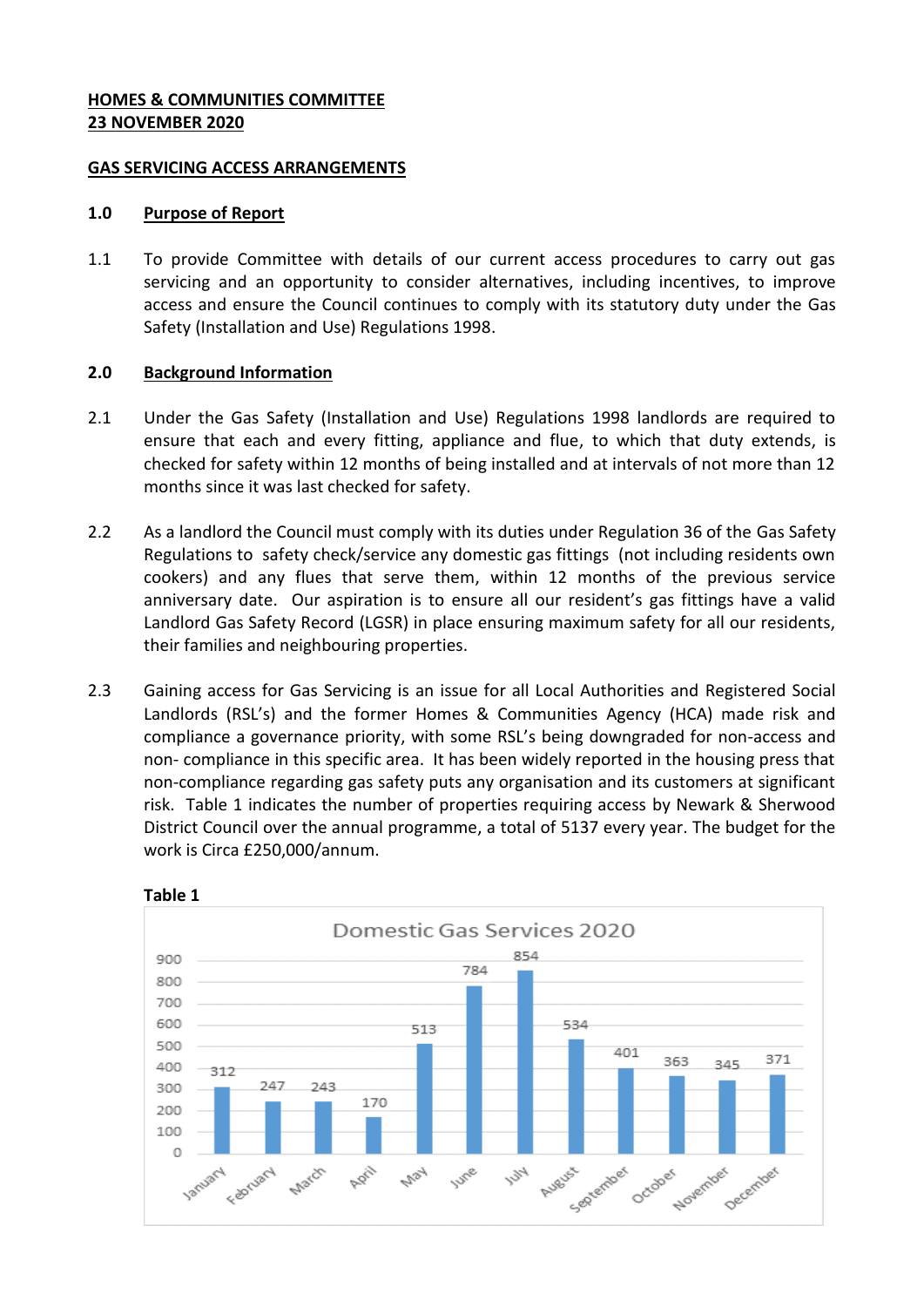## 2.4 **The Current Process**

- 2.5 NSDC follow an 11-month gas servicing cycle. This means we commence access procedures for servicing gas appliances 1 month in advance of the service anniversary date, with a number of appropriate letters, communications and telephone calls to the resident taking place. This will shortly be reduced to a 10-month cycle in an attempt to improve access rates before properties reach their service anniversary date.
- 2.6 The current escalation process for accessing properties where other means of contacting the tenant for access described above has failed, utilises Injunction Orders issued by the courts. This can be a lengthy process which has left properties without a valid LGSR in some extreme cases for up to 6 months.
- 2.7 The escalation commences following 3 failed attempts by our contractor to gain access to carry out the work, supported by written letters of appointment requesting access each time, the matter is then passed to our Tenancy & Estates team to commence the legal process.
- 2.8 This process includes writing to the tenant again in the form of a legal "Letter Before Action" making a final request for access before the matter proceeds to court. If this fails a court hearing is requested to obtain an injunction to allow access under the terms of the Tenancy Agreement, namely clause 3g which states:

"*We have a right, upon giving you 24 hours' written notice, to come into your home at all reasonable times to inspect it or to carry out work in your property or an attached property. The Council, our employees, contractors, subcontractors and agents also have this right. (We do not have to give you 24 hours' notice in an emergency)."*

- 2.9 An injunction is then usually provided by the Court authorising the Council to gain entry to the property to carry out the work. The cost of this process, including the forced access if still required, is recharged to the tenant. The costs recharged will be in the region of £500.
- 2.10 Historically, failure to allow access would require a court application every time that a tenant would not allow access. More recently, we obtain"in perpetuity" injunctions so access can be gained in future years without a further injunction application and therefore costs to the Council and the tenant.
- 2.11 Current non –access performance is as follows:

| Cases sent to legal for final drafting but cancelled before sending   1 |    |
|-------------------------------------------------------------------------|----|
| to court:                                                               |    |
| Cases that were sent to court and issued but then withdrawn             | 21 |
| (due to tenant providing access prior to being served with              |    |
| application)                                                            |    |
| Cases we have obtained an order to adjourn generally with   7           |    |
| liberty to restore (as tenant had provided access after being           |    |
| served but before court hearing)                                        |    |
| Cases we have obtained an injunction:                                   |    |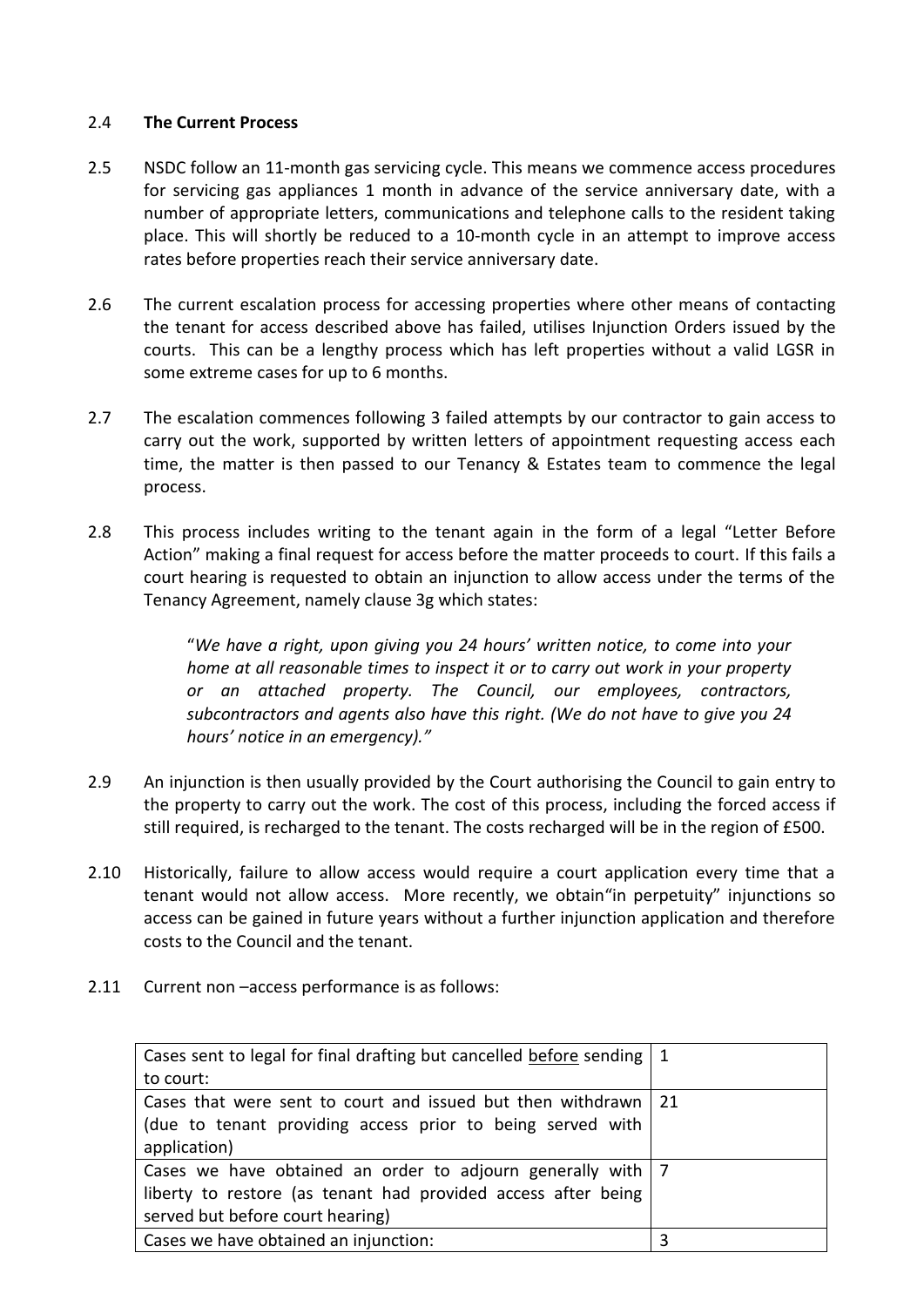## **3.0 Proposals**

- 3.1 The current arrangements and ultimate sanction of an injunction have proven highly successful over the years with the pre- pandemic numbers of properties without a valid LGSR seldom reaching double figures.
- 3.2 Despite this success we should not be complacent as we rarely achieve 100% compliance, currently 99.7% and alternative means of gaining access, including incentives, are always worth considering. This is especially important following the COVID-19 pandemic which has resulted in even greater difficulty in accessing properties, due to tenant's concerns over admitting gas engineers into their home and the heightened risk of contracting the virus. The remainder of this section of the report considers these alternatives.

## 3.3 **Forced Entry**

3.4 Some social landlords force entry to properties in order to undertake the gas safety inspection. Whilst this may be quicker and cheaper than pursuing court action for an injunction this is certainly not a recommended course of action. Whilst such a landlord may be seeking to comply with their obligation to service the gas appliances it is a potential breach of a tenants rights as there is no legal right to force access to a property, even if all other routes have been exhausted. Landlords who undertake such action are at risk of claims being brought against them by their tenants.

#### 3.5 **Possession Orders**

3.6 Alternatives to the currently used Injunction process include Possession Orders which are considered to take longer and are more costly than to obtain Injunctions and could potentially result in a resident losing their home. For those reasons, as a responsible landlord we would not propose this action as proportionate or good practice.

# 3.7 **Use of the Environmental Protection Act**

3.8 The use of the Environmental Protection Act (EPA) is a legal way to ensure access into tenant's property more quickly than through an injunction. It is an accepted method, used in the correct circumstances and is already used by other local authorities to gain access for gas safety checks. Utilising the EPA is generally cheaper than the injunction process and takes less time and does not pose the risk of the tenant losing their home, unlike a Possession Order. However, not all Local Authorities consider their use appropriate, as the EPA provisions only empower the Local Authority to access a property to investigate whether there is a statutory nuisance or not. It does not necessarily, therefore, provide a legal power to enter to do annual gas safety checks and servicing. The advice of our Senior Legal Officer is that their use involves a high risk of challenge, judicial review and being sued for falsely entering the premises and preventing the tenants' quiet enjoyment of same. For these reasons this option is also not recommended.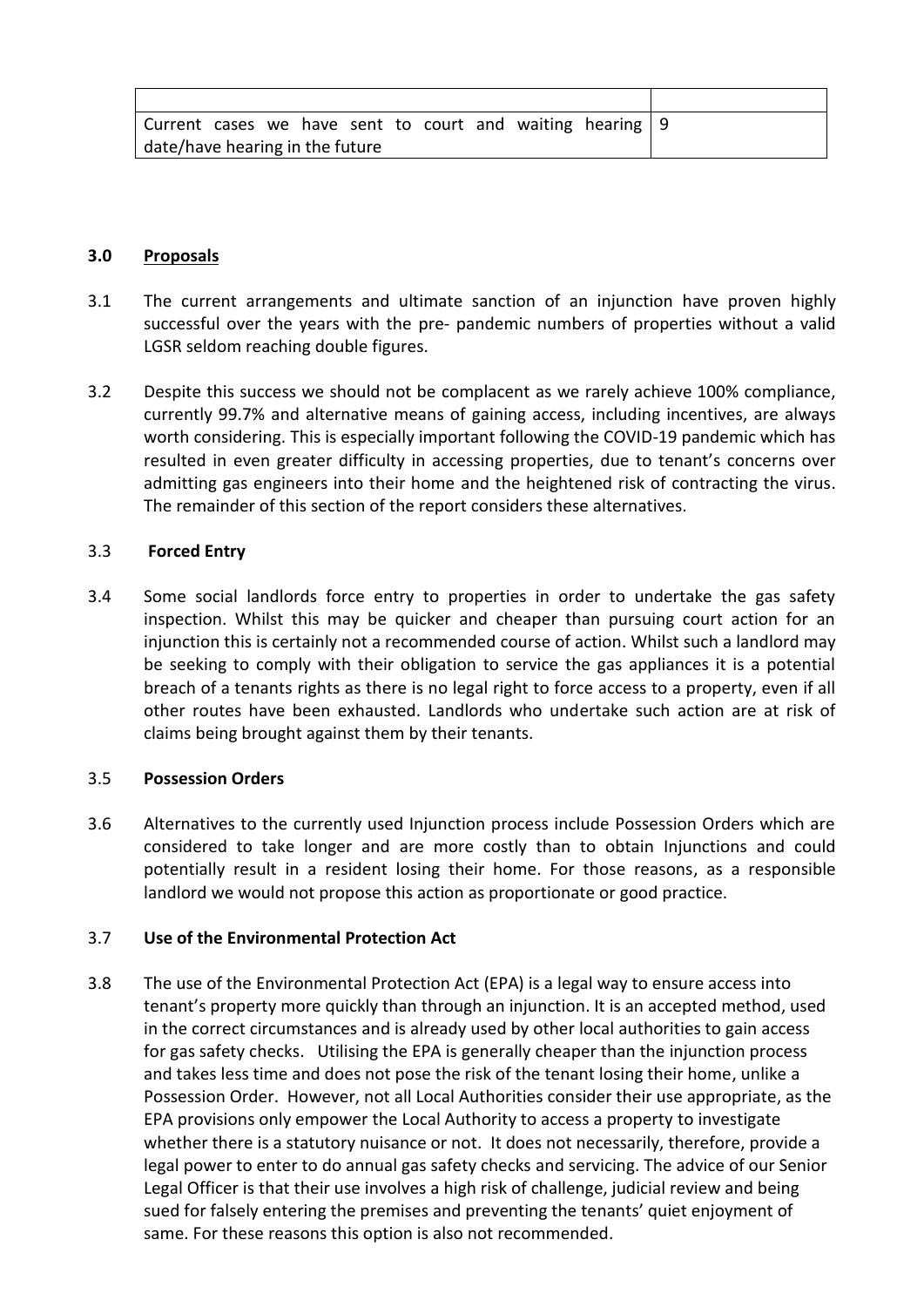## 3.9 **Capping Off External Meters**

3.10 From time to time we do encounter situations where we cannot arrange access with the tenant, perhaps where they have been taken into care or are otherwise away from the property for a protracted period. In situations such as this, where an external meter is present, we would recommend the gas supply is capped off at the meter (approx. costs £100). This will be subject to a pre- capping protocol, requiring a risk assessment of the individual's circumstances, with reference to the tenancy team and authorisation to cap from the Tenancy and Estates Manager or a Senior Housing Officer. Once the tenant returns, we can reinstate the supply and carry out the gas safety checks within 24 hours, or sooner if required. This safeguards the property and surrounding area from the risk of gas explosion, where the property is left unoccupied.

## 3.11 **Service Interval Timers**

- 3.12 Where tenants persistently fail to provide access for the annual gas service and safety check, the use of Service Interval Timers could assist with gaining access. These devices: -
	- start a countdown to let the tenant know the service is becoming due
	- display a message on the screen to remind the tenant that a boiler service is due.
	- If the service is overdue, the programmer may be set to switch off the heating system, to ensure the tenant's safety and provide a telephone number to contact us to arrange the service.
		- or
	- Provide an override and alarm to allow the boiler to continue running intermittently to create a nuisance situation rather than to shut the system down completely.
- 3.13 These devices are relatively inexpensive and easy to install and we would recommend considering their use only where tenants persistently deny access.

#### 3.14 **Incentives**

- 3.15 Some organisations enter tenants into a monthly prize draw, for *honouring their first appointment for the gas service*. The winner would be selected at random each month and awarded the advertised prize. The cost of the incentive would be shared with the gas servicing contractor, as they benefit considerably from improved first-time access.
- 3.16 We would recommend a six month trial of such an incentive at say, £200/month to establish if this improves our first-time access rates and reduces the number of tenants referred to the courts for an injunction. The annual cost of this would be around £2400/annum with the Council meeting half of this cost.
- 3.17 It won't be possible to properly assess the financial impact of the scheme until any trial period has ended and the results are properly scrutinised. Following this, the scheme could continue, or be scrapped if there were no tangible benefits arising.
- 3.18 Vinshires would contribute 50% as they will also benefit from scheme through reduced operating overheads, as their administration costs and costs associated with engineer abortive visits are reduced.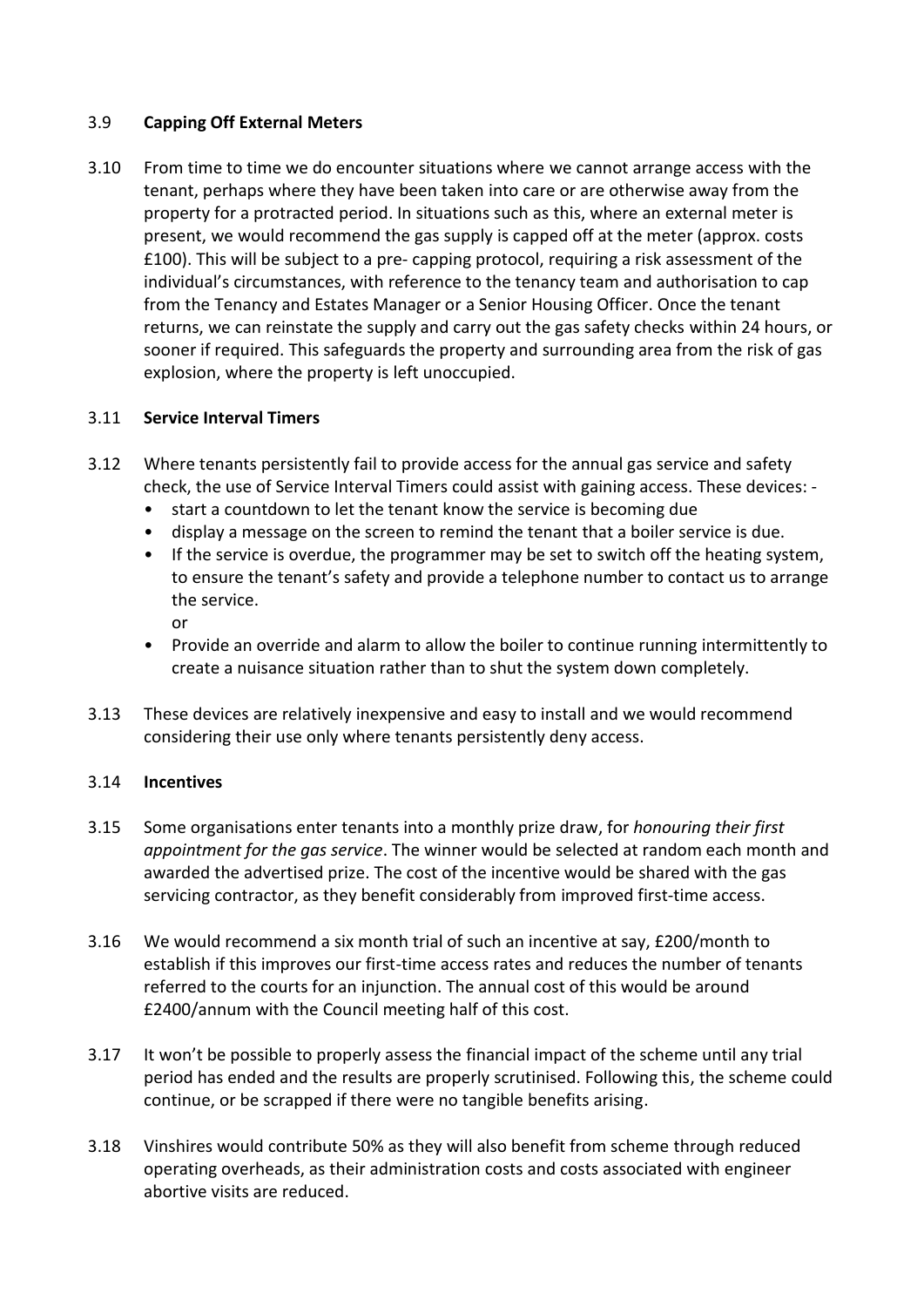3.19 For the Council, we know for each property referred to court for failed access, there are court costs of c.£500 when an injunction is obtained. If the tenant allows access before the date of the actual hearing any costs incurred up to that point are not recharged - around £300 in wasted staff time. This year to date we have had 21 such cases, if just 4 of these had been incentivised to allow access early we would have recovered our annual costs involved for the scheme.

# **4.0 Equalities Implications**

4.1 Activities to restrict service may affect vulnerable tenants to a greater extent although the arrangements in place are there to protect the health and safety of all by achieving timely access to servicing. Significant preparation work around risk assessing individual circumstances is in place to understand and mitigate any impact.

# **5.0 Digital Implications**

5.1 There are no digital implications arising from this report.

# **6.0 Financial Implications**

- 6.1 There are no material financial implications arising from this report. However, it should contribute to Members' understanding of the way in which resources are allocated to meet our statutory and regulatory responsibilities to ensure we keep our tenants and residents safe in their homes.
- 6.2 The cost of supplying service interval timers is approximately £150. Based on non-access cases that have reached court over the last year, the financial implication would be minimal and contained within the existing budget.
- 6.3 The costs of running the incentive scheme would be £1200 per annum which again would be contained within existing budgets and save resources that are involved in the preparation of legal papers, attendance at Court, home visits and chasing letters.

# **7.0 Community Plan – Alignment to Objectives**

7.1 The performance of the gas servicing contract contributes to the delivery of the objective "To create more and better homes through our roles as landlord, developer and planning authority".

# **8.0 Comments of Director(s)**

8.1 Our landlord responsibilities relating to gas safety are of the highest priority. This report explores additional tools available that will enhance an already high performing service. Representatives at Housing Advisory Group held on 29/10/20 supported the use of capping and interval timers only in exceptional circumstances. There were mixed views around the use of incentives. Additional cost information has been added at 3.16 to show the potential impact on costs of increased first time access.

# **9.0 RECOMMENDATION(S)**